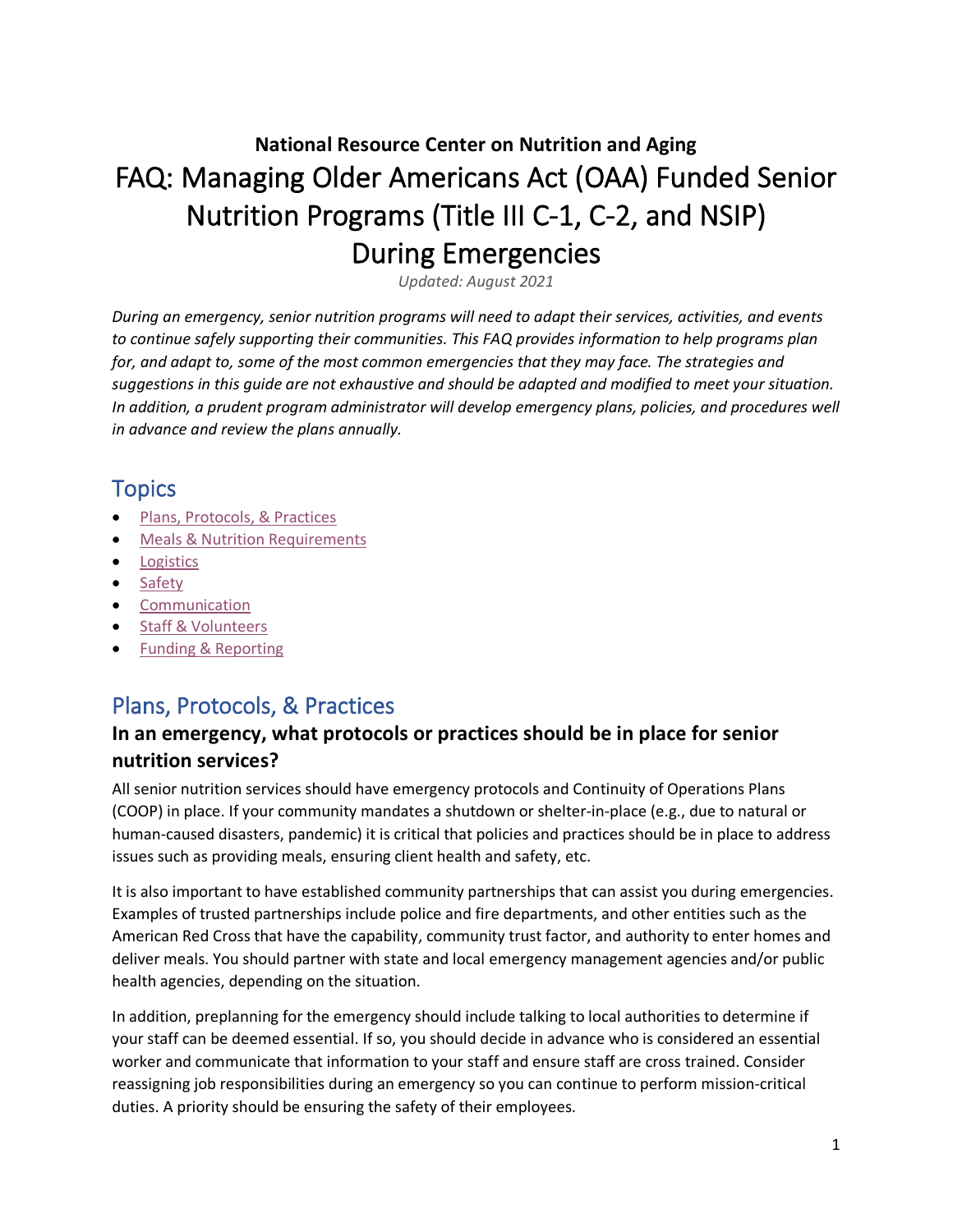For the most accurate, up-to-date information, we recommend you follow communications from your state and local health departments and emergency management agencies.

#### **Can you share examples of emergency preparedness plans?**

We recommend that you work with your state and local health departments and emergency management agencies to develop and practice emergency plans. These plans should prioritize services for seniors most in need and address how and when to use shelf-stable, frozen, and other meal delivery options.

The Federal Emergency Management Agency (FEMA) has a number of helpful resources, including information o[n emergency preparedness for community-based organizations,](https://community.fema.gov/opentraining) as well as, Ready, FEMA's national public service campaign, which has information on [developing emergency plans](https://www.ready.gov/business) and [how to](https://www.ready.gov/kit)  [create an emergency kit.](https://www.ready.gov/kit) In addition, the National Association of County & City Health Officials and Association of State and Territorial Health Officials have developed a toolkit on how to build capacity for [including aging and disability networks in emergency planning.](https://acl.gov/news-and-events/announcements/new-resource-available-emergency-planning-toolkit-aging-and-0) These are just a few examples of available resources, and you are encouraged to search for other resources specific to the population you serve as needed.

Also, program experiences and approaches from other states can be found on the Nutrition Listserv, which is available to State Unit on Aging (SUA) nutrition directors and professionals. For more information, please contact your SUA nutrition professional.

# <span id="page-1-0"></span>Meals & Nutrition Requirements

#### **What are some ways to provide emergency food assistance to older adults during an emergency?**

The decision about how to provide emergency food assistance to older adults during an emergency is a local and state decision. Some examples include partnering with local food banks/pantries and working with U.S. Department of Agriculture (USDA) programs, like the Senior Nutrition Assistance Program (SNAP). For examples of other partnerships, visit the [Nutrition and Aging Resource Center.](https://acl.gov/senior-nutrition)

### **Is it important to maintain senior nutrition requirements during an emergency?**

The OAA requires that the [Dietary Reference Intakes \(DRIs\)](https://www.nal.usda.gov/fnic/dietary-reference-intakes) and the Dietary Guidelines for Americans [\(DGAs\)](https://www.dietaryguidelines.gov/sites/default/files/2020-12/Dietary_Guidelines_for_Americans_2020-2025.pdf) be adhered to by Title III-C senior nutrition programs. While flexibility may be helpful when food supplies may be scarce, in order to ensure older adults have food in their homes, maintaining nutrition requirements for seniors, even during an emergency, is extremely important to ensure seniors stay healthy. Meeting dietary requirements may be easier than you think. See Understanding Nutrition [Requirements During COVID-19: DRIs and DGAs](https://acl.gov/sites/default/files/2021-06/Understanding%20Nutrition%20Requirements%20During%20COVID-19_FINAL.docx) (Jun 2021) for guidance regarding the importance of meeting nutritional needs and also for meal planning ideas that meet the DRIs/DGAs.

### **Can ACL waive nutrition requirements?**

Since it is in the OAA statute, ACL does not have the authority to waive nutritional requirements for meals funded through Title III C-1, C-2, or the Nutrition Services Incentive Program (NSIP). In cases where an emergency is raised to the level of a Presidential major disaster declaration (i.e., COVID-19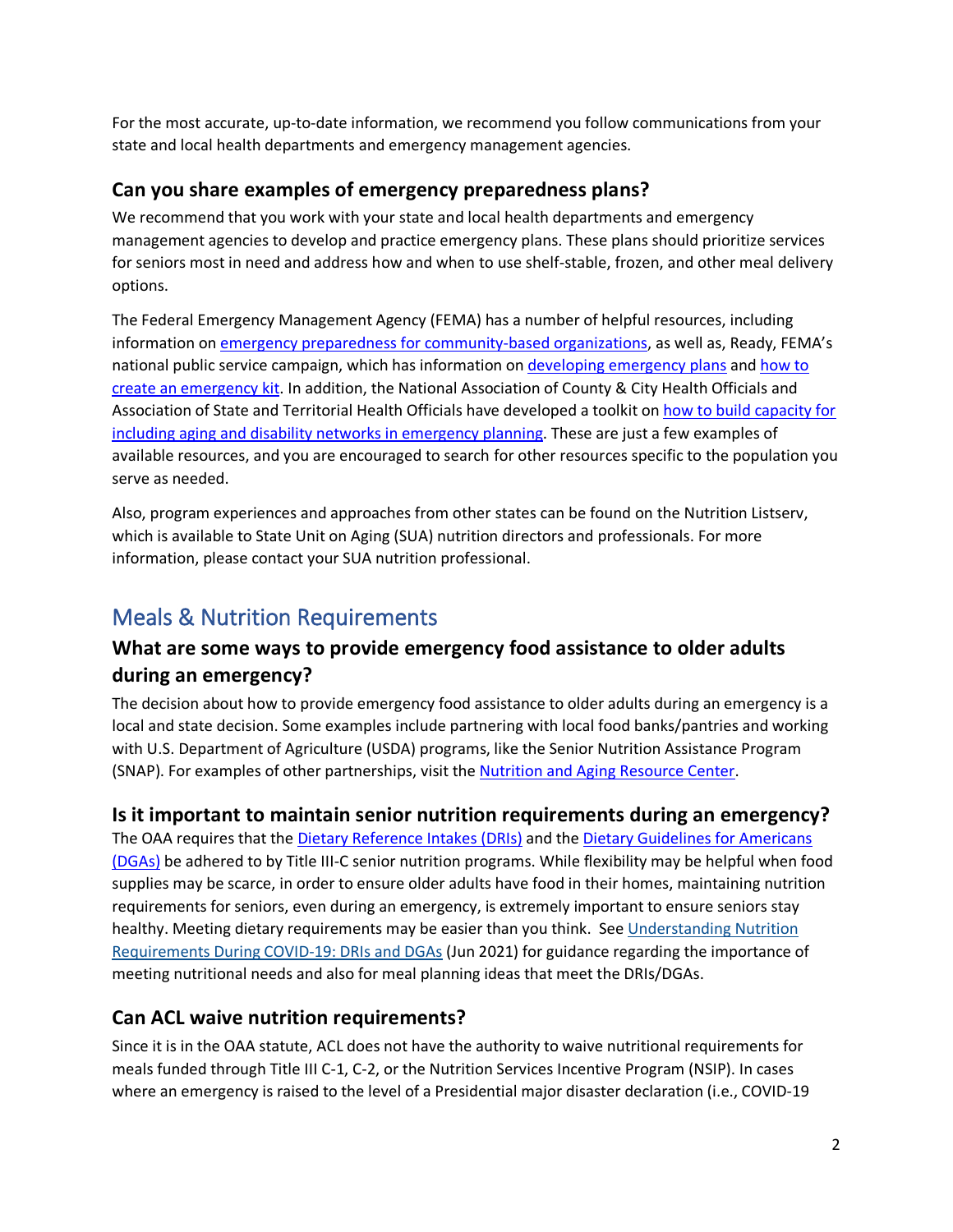crisis), Congressional authority may choose to waive requirements. When a decision is made to do so, ACL will provide further guidance to the network.

If you are having difficulty meeting DRIs/DGAs, the Nutrition Resource Center on Nutrition and Aging highlight[s success stories](https://acl.gov/senior-nutrition/success-stories) from the network on how this can be done. You can also contact your local SUA or ACL Regional Administrator (RA) for guidance.

Food and nutrition assistance funded via other OAA sources, such as Title III-B or Title III-E (for family caregivers) are not required to meet DRI/DGA requirements; however, we encourage that these requirements are met to the greatest extent possible.

#### **Can ACL waive the 5 days-a-week meal requirement?**

During an emergency, you do not need a waiver from ACL for this adjustment. Your SUA has the ability to approve a lesser frequency for meals, including if your program is in a rural area where such frequency is not feasible.

For more information regarding this requirement, contact your RA for guidance.

#### **In an emergency, is there flexibility in how meals are distributed (e.g., send a meal home with a congregate meal participant, offer grab and go, drive-up)?**

Yes. Even in non-emergency situations, you have flexibility in how meals are distributed. How you report it depends on whether they are eating a meal in a congregate or home setting. Refer to the SPR definition to determine if it is a Title III C-1 or C-2 meal.

NSIP funds may also be used to pay for these meals as long as program participants and meals meet NSIP requirements (e.g., domestically produced).

A prudent program administrator should collect information for all congregate participants in advance in case those participants request a home-delivered meal during an emergency, enhance protocols for making referrals between congregate and home delivered meal providers, and may want to include flexible language in their grants/contracts on sources of funding they may use in event of emergency. In addition, we understand local and state procurement requirements may limit flexible approaches; we will continue to monitor any expressed concerns, in order to address this in the future. Please reach out to your RA should you have issues where we can provide technical assistance.

#### **To accommodate additional logistics that may arise because of an emergency, can a Title III funded meal be served outside of the lunch hour?**

Yes. The OAA does not address specific implementation issues. States, territories, and tribes are responsible for developing policies, procedures, and technical assistance for program administration. The OAA requires you to consult with your participants to decide the best time to serve breakfast, lunch, and dinner based on their needs and preferences. This requirement is true in both emergency and nonemergency situations.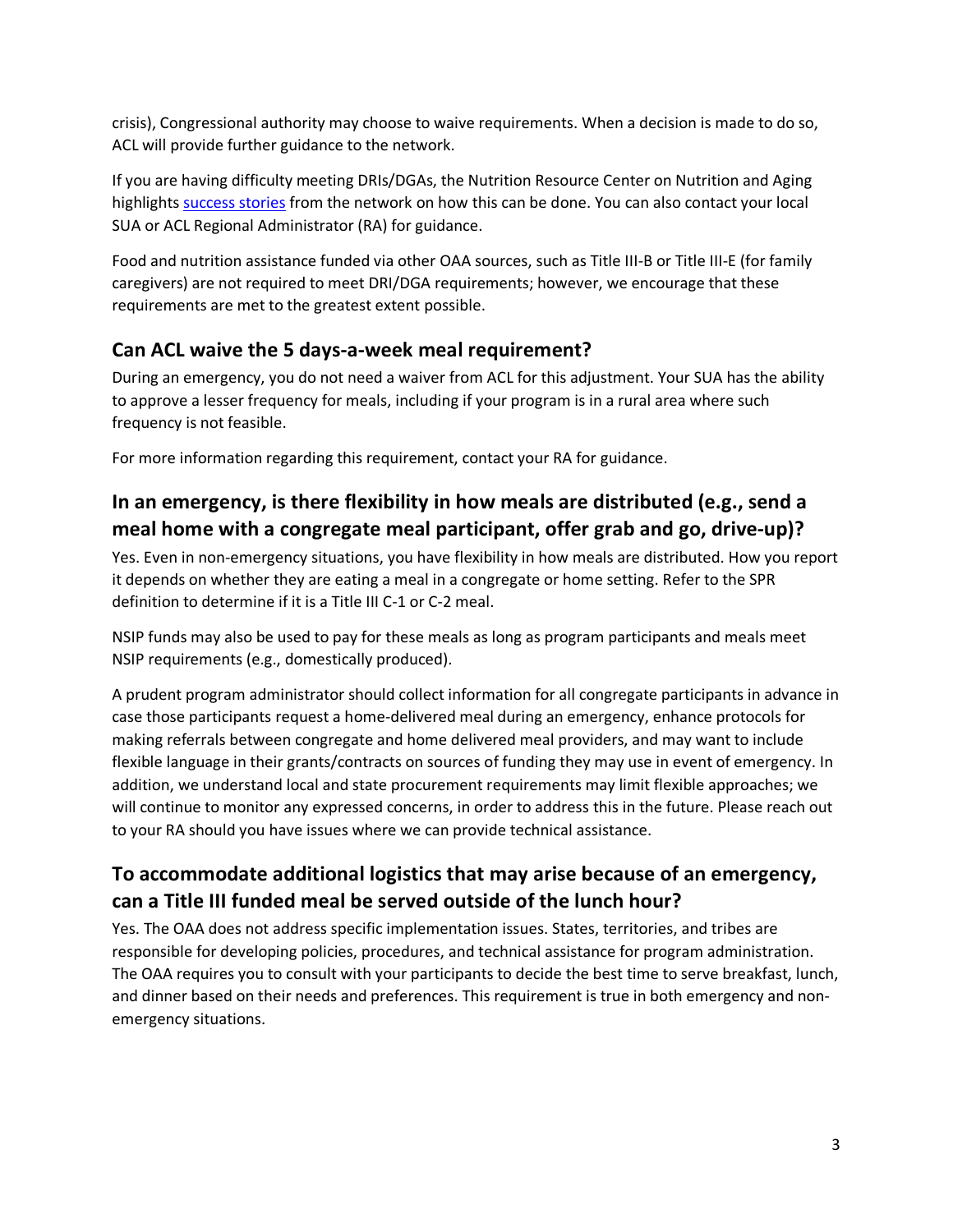### **To prepare for an emergency or potential food shortage, should we purchase large quantities of shelf-stable food?**

Your program will need to make this decision based on the local guidance for your area. However, it is important not to buy more food than can be used effectively, keeping in mind expiration dates and storage. Remember to rotate stock as needed and consider donating food that has not been used before it expires so that it does not go to waste if no emergency occurs.

It is also important to educate your participants about having their own stock of emergency food, water, and other supplies. The [American Red Cross](https://www.redcross.org/) recommends that each person has two weeks of supplies on hand during an emergency. The University of Minnesota offers guidance on [how to prepare for a](https://extension.umn.edu/how-prepare/preparing-2-week-emergency-food-supply)  [two-week emergency food supply.](https://extension.umn.edu/how-prepare/preparing-2-week-emergency-food-supply) Additionally, Ready, FEMA's national public service campaign, has informatio[n about how individuals can plan for different types of emergencies.](https://www.ready.gov/)

Remember that community partners may also be able to provide food assistance during an emergency, and a prudent program administrator should develop these partnerships in advance.

### **When are providers allowed to distribute emergency meals to program participants for planned weather-related emergencies?**

The OAA does not address this. Policies and procedures should be at the SUA and AAA level regarding the distribution of emergency meals for planned weather-related emergencies, such as winter storms and hurricanes. A prudent program administrator should review these policies and procedures at least annually. It is generally good practice to have meals in a participant's home before any anticipated service interruptions and a check in with participants to identify if meals need to be replenished. Program participants should be informed about the use of emergency meals, and meals should be consumed within one year or by the expiration date. Note that all meals should be labeled with an expiration date. You should ensure that the program participant has the equipment, such as a microwave, and capability to heat meals.

# **If we provide emergency meals (e.g., shelf stable, frozen, grab and go) to people who usually attend a congregate meal site, is it considered a congregate (Title IIIC-1) or home-delivered (Title IIIC-2) meal?**

Meals that are intended to be consumed in an eligible participant's home are reported as homedelivered (Title IIIC-2). Meals may be provided via home delivery, pick-up, carry-out or drive-through.

Congregate meals (Title IIIC-1) are meals provided in a congregate or group setting to include meals eaten with another person (in-person or virtually), such as virtual buddy systems or congregate sites (via Zoom, FaceTime, GoToMeeting, etc.) where people dine together.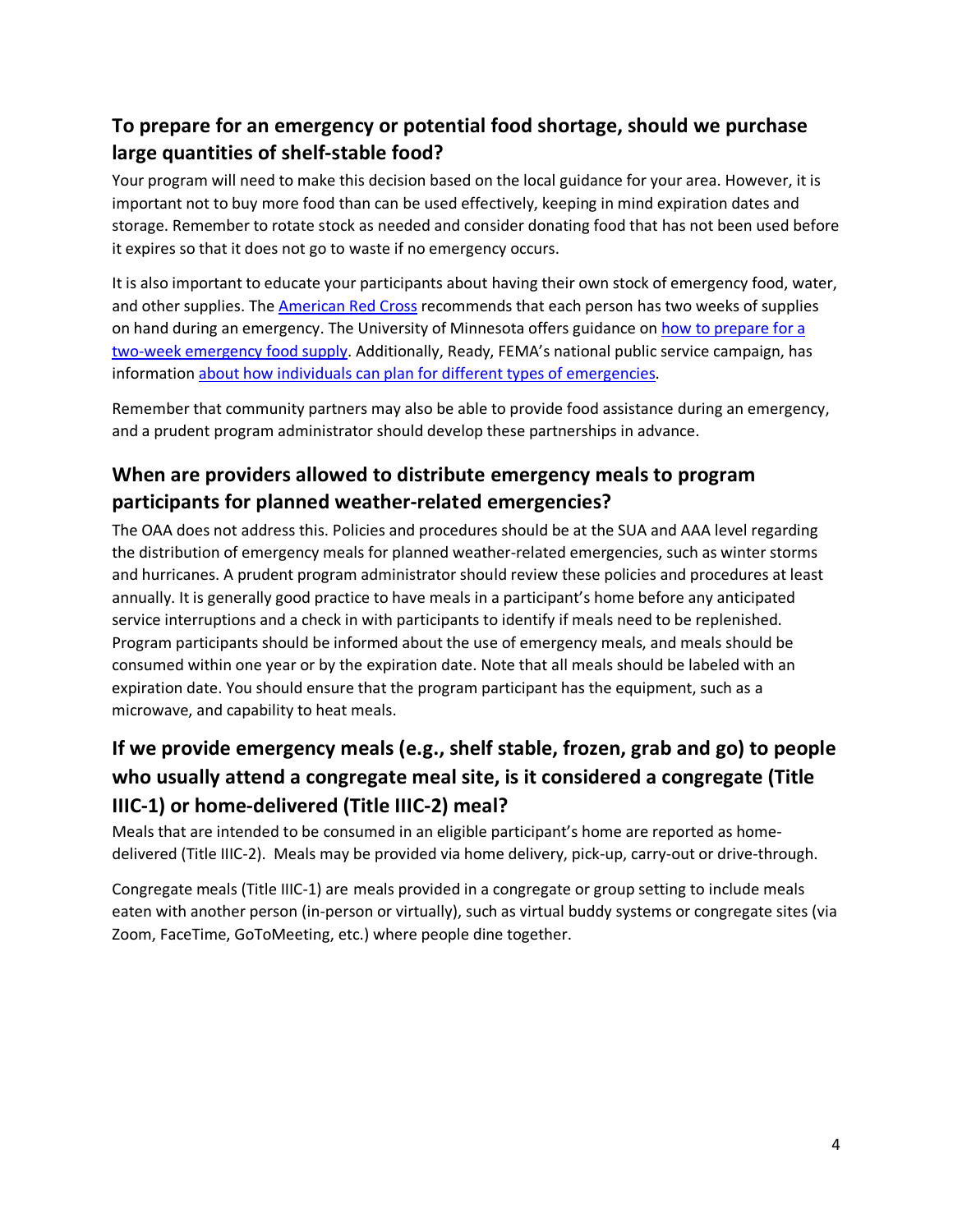# <span id="page-4-0"></span>**Logistics**

## **What happens if an emergency causes major disruptions to program logistics (i.e., kitchen staff, driver, and volunteer shortage; mandated shutdowns or stayat-home orders; facility safety shutdowns such as for a gas leak; surge in demand from participants; or disruption to supply chains, etc.)?**

Emergency protocols and COOP should already be established in case an emergency causes major disruptions to program logistics. Staff shortages, for example, may necessitate you to offer other delivery options, such as grab and go, drive-up, and drive-through meals; use of emergency staff for meal delivery; or use of shelf-stable and frozen meals. Depending on the nature of the emergency, you may also want to factor in well-being checks. We recommend you work with your state and local health departments and local emergency management agencies to decide how to handle such situations.

#### **If a meal site is shut down, can you offer meals at another location?**

Yes, if a site (congregate meal site or meal prep site for home-delivered meals) is shut down due to an emergency, you may move to another location provided there is another site available within your catchment area that has not been affected and can accommodate additional participants or meal preparation there. A prudent program administrator should identify alternative, accessible locations in advance. If the meal site is not near the original location, you should provide transportation for seniors.

The SUA and Area Agency on Aging (AAA) should ensure that current policies address procedures for moving a nutrition site in case of emergencies. The OAA provides guidance on the types of structures permitted as meal sites. For example, a meal site can be moved to a temporary food facility, such as a firehouse, religious institution, park, or recreation site. Program providers should work with local health authorities to ensure requirements for temporary food facilities are met (e.g., application, inspection). The building should also be accessible for older adults who have limited mobility such as using a walker or wheelchair.

You should also plan for how you will provide emergency meals for participants who cannot access your alternative site, as well as your regular home-delivered meals. Prioritize seniors as needed. If needed, set up a temporary food facility or encourage program participants to consume shelf-stable or emergency meals that you have delivered.

*For reference: OAA SEC. 339. NUTRITION A state that establishes and operates a nutrition project under this chapter shall ensure that the project provides meals that comply with applicable provisions of state or local laws regarding the safe and sanitary handling of food, equipment, and supplies used in the storage, preparation, service, and delivery of meals to an older individual.*

#### **What are some suggestions for dealing with vendor shortages during an emergency?**

We do not have information on the availability of supplies or vendors. However, you can find experiences and approaches from other programs on the Nutrition Listserv, which is available to the SUA nutrition directors and professionals. For more information, please contact your SUA nutrition professional. When dealing with shortages, past history has shown that it is best to work with your local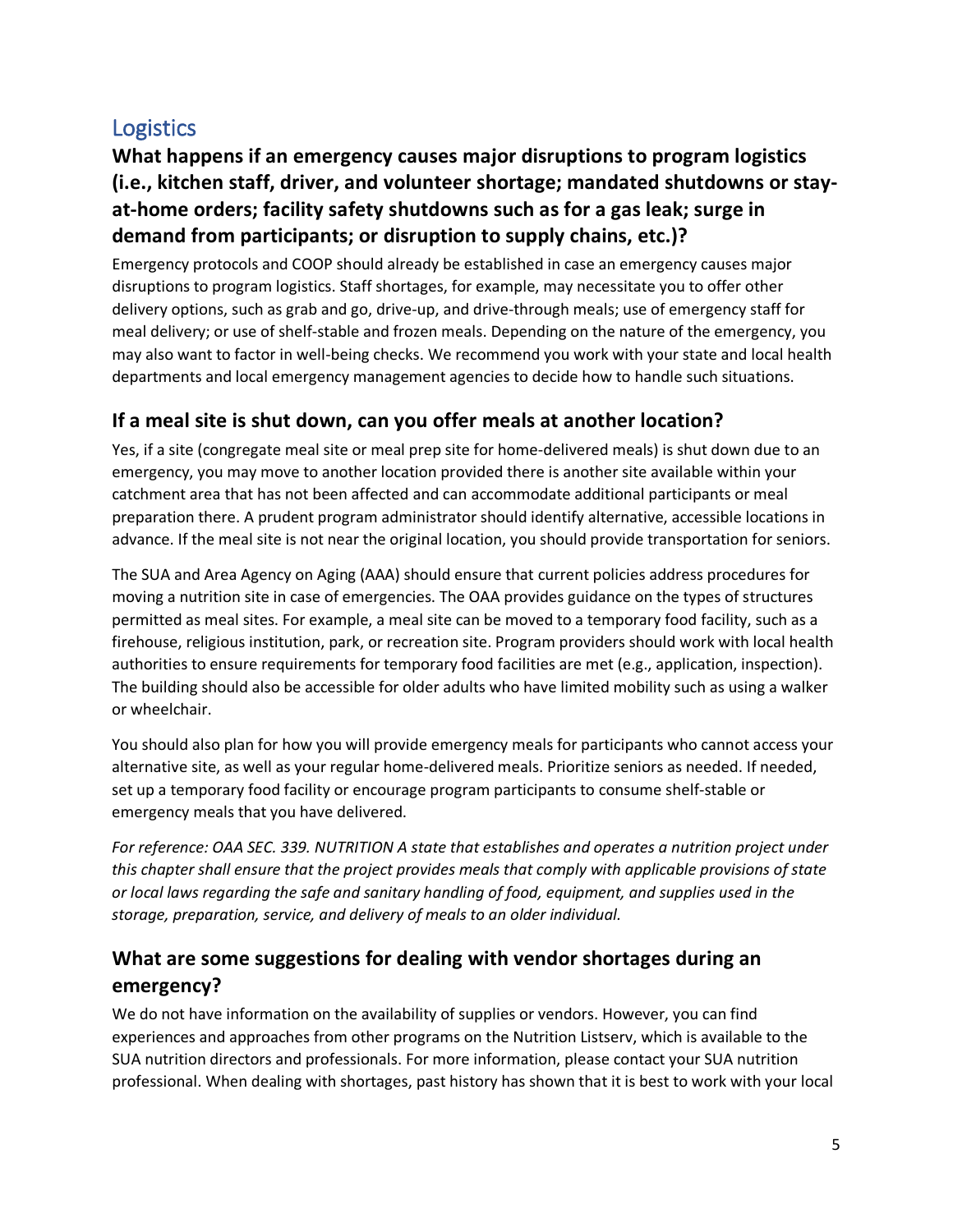vendors and restaurants. Additionally, a prudent program administrator should create a list of alternative vendors to be used as back-up in case of an emergency.

#### **In an emergency, can agencies do home-delivered meal assessments via phone or the internet?**

OAA does not make provisions for when or how home-delivered meal determinations or assessments are done. The SUA has the flexibility to make this decision or pass the decision to the AAA Policies and procedures should be in place and this flexibility should be included in emergency plans.

# <span id="page-5-0"></span>Safety

### **What safety recommendations can you provide for participants, staff, and volunteers during an emergency?**

The National Resource Center on Nutrition and Aging is not the authority on safety protocol, however, some basic recommendations include the following:

For emergencies situations, contact 911. We recommend that you follow specific safety guidance from your state and local health departments and emergency management agencies. For public health emergencies or health-related issues, CDC also may be a resource. State and local health departments and emergency management agencies as well as CDC and FEMA may have communications toolkits and resources that can be adapted for messaging on safety recommendations.

We also recommend that you have policies and procedures in place for emergencies, such as individual office or agency building evacuation plans, and that those policies/plans be availability to, and practiced with, staff and volunteers.

#### **What triggers no contact or socially distanced delivery protocols?**

There is no specific federal law, such as the OAA, or ACL regulation that determines this. We recommend that you follow your state and local public health and emergency management agencies' guidance on when such protocols are triggered. CDC may also be a resource.

# <span id="page-5-1"></span>**Communication**

#### **How should we communicate with program participants, families, and caregivers during emergencies?**

During emergencies, we encourage you to work with your state and local health departments and other trusted partners to communicate with program participants, families, and caregivers. For more information, contact your local SUA nutrition professional. Your organization should also establish backup or alternate communication methods in case your primary communications methods are inaccessible or don't work during an emergency. For example, you may want to ensure contact lists are available in non-electronic formats in case of power outages.

To help ensure you reach as many people as possible during an emergency, a prudent program administrator should issue communications in a variety of formats, such as letter, email, voicemail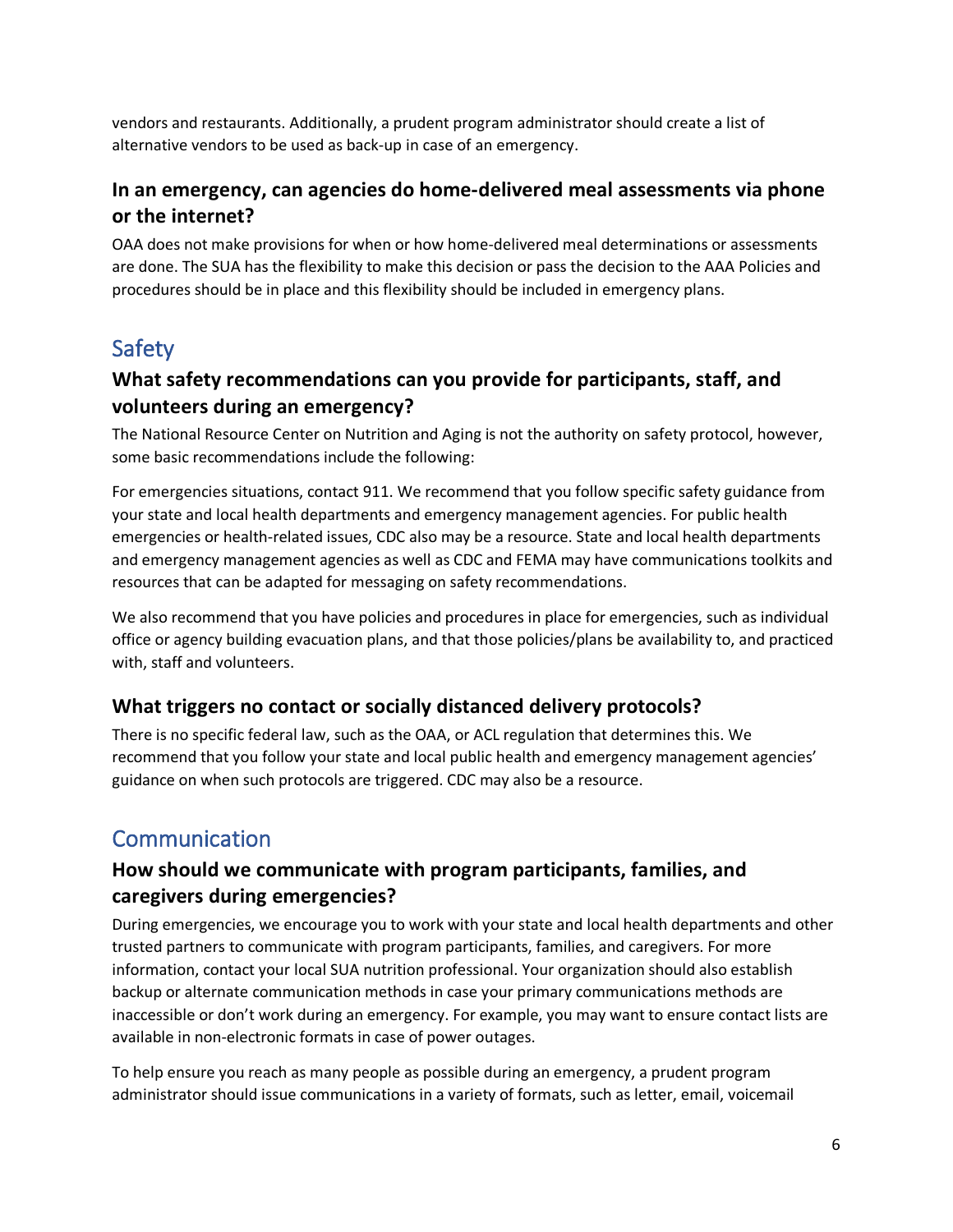message recording, and social media and website posts. Communications should explain the nature of the emergency, how it will affect programs and services, contact information for participants who have questions, and where to find the latest, up-to-date information (e.g., your website, local media). Ensure that communication is accessible to all people and is appropriate for the population you serve (e.g., language, trauma, cognitive and physical disabilities). For example, for people with low literacy, use plain language and pictograms. For individuals with disabilities, consider accessibility such as using larger font, sign language interpreters, and captioning, and using alt text and closed-captioned videos on social media posts.

Depending on your community, consider issuing communications in multiple languages. You may also want to contact your local TV and radio stations, which can quickly disseminate information to the community at large.

For more information, the nonprofit organization SCORE, a resource partner of the U.S. Small Business Administration, has informatio[n on how to prepare for a crisis, including a downloadable crisis](https://www.score.org/resource/crisis-communications-planning-checklist)  [communications planning checklist.](https://www.score.org/resource/crisis-communications-planning-checklist) While this information does not specifically address accessible communication, the guidance provides sound advice and should be modified to address accessible communication.

# <span id="page-6-0"></span>Staff & Volunteers

#### **In an emergency, what changes to volunteers should we anticipate?**

During an emergency, your pool of volunteers may change. As such, a prudent administrator would have a backup plan to volunteers (i.e., looking at reassigning your staff ahead of time, your local partnerships such as government and non-profit). If calling for volunteers during an emergency, we recommend that you continue to screen your volunteers.

# <span id="page-6-1"></span>Funding & Reporting

## **If frozen, shelf-stable, or "FEMA meals" are used for congregate meal participants during an emergency, can those meals be reported as homedelivered meals for the State Program Report (SPR)?**

Yes, these meals can be used for a congregate meal participant during an emergency. However, frozen, shelf-stable, and FEMA meals must be counted for programmatic reporting purposes under Title III C-2 (i.e., home-delivered meals). Meals must conform to the DRIs/DGAs. We understand that during an emergency, food supplies may be limited and meeting DRIs/DGAs may be challenging. Resources on the National Resource Center on Nutrition and Aging are available to assist network organizations during emergencies. Please contact your RA if you require additional guidance.

## **If frozen, shelf-stable, or "FEMA meals" are used for congregate meal participants during an emergency, can those meals be reported as homedelivered meals for the NSIP report?**

It depends. For NSIP reporting purposes, frozen, shelf-stable, or FEMA meals must meet nutrition requirements and program participants must meet NSIP eligibility. Absent Congressional action, such meals reported as NSIP meals must meet the DRIs/DGAs. A prudent program administrator would count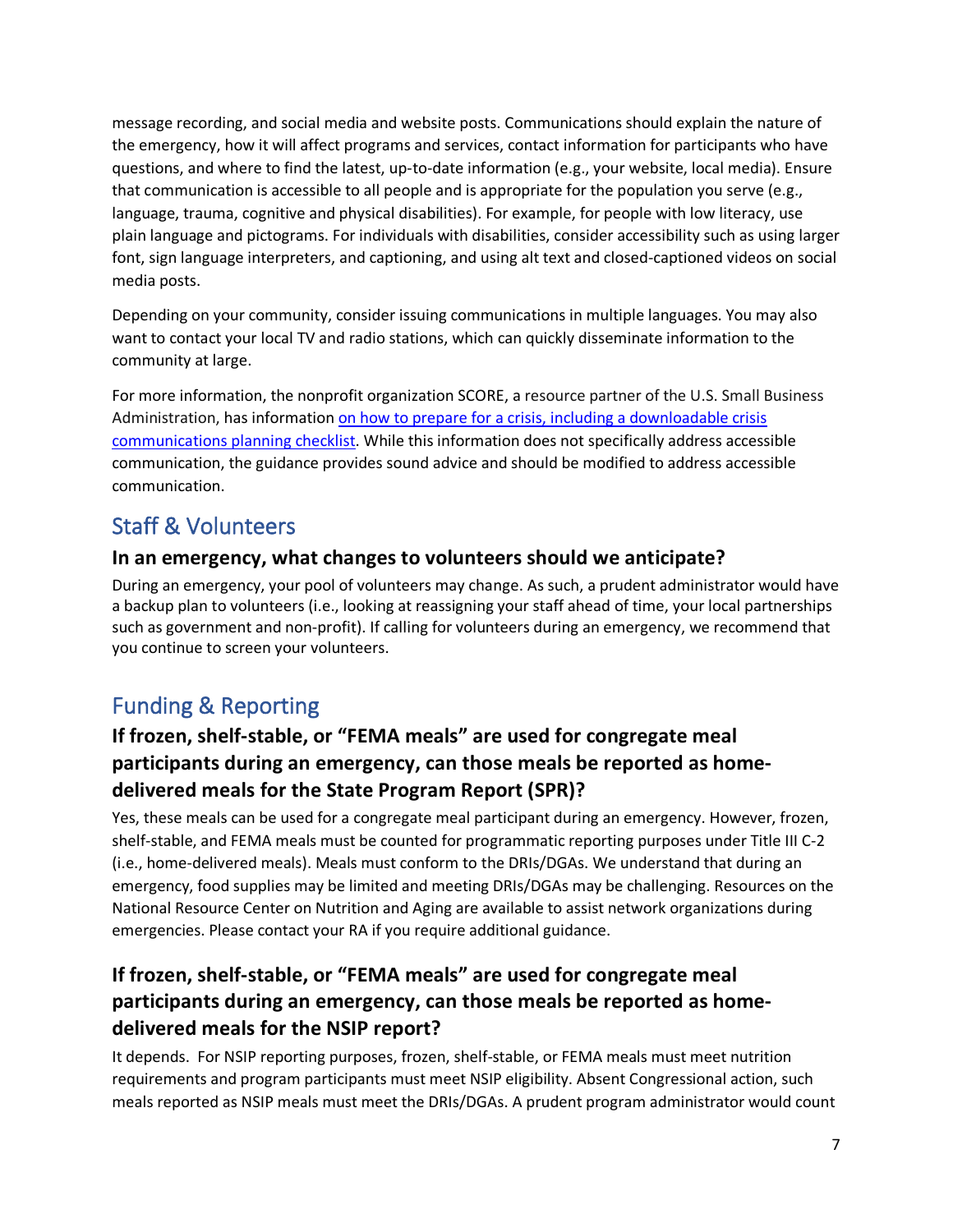the meal when it is served. For more information, see guidance for understanding nutrition requirements during COVID-19 (DRIs/DGAs) [here](https://acl.gov/sites/default/files/2021-06/Understanding%20Nutrition%20Requirements%20During%20COVID-19_FINAL.docx) and NSIP requirements [here.](https://acl.gov/sites/default/files/AoA%20--%20Nutrition%20NSIP.docx)

#### **When do we count an emergency meal as delivered to a program participant?**

The OAA does not address this issue. However, it is recommended that the meal be counted when it is delivered.

## **When NSIP funding has been affected by disasters (NSIP funding will likely decrease next year because of the pandemic), do you provide accommodations for states, territories, or tribes?**

NSIP funding is distributed to the SUA and Title VI grantees based on the number of eligible meals served in the prior year as a proportion to the number of meals served by all states, territories, and tribes. It is possible, therefore, that funding could decrease because fewer meals are served. Historically, a national emergency such as the COVID-19 pandemic, ACL made accommodations to hold harmless the NSIP allocations for reporting purposes. If a disaster of that magnitude occurs again, ACL will inform SUAs and local providers of any change in this requirement.

Remember that to limit the impact of serving fewer meals, you may deliver shelf-stable, frozen, grab and go, drive-up, drive-through and home-delivered meals, to be consumed on days when service may be disrupted. Meals that are given out and taken home to consume are reported as home delivered meals (Title IIIC-2). In addition, when Title III-C program participants consume their shelf-stable meals during an emergency, you may deliver additional meals to replenish those meals.

To count a meal as NSIP eligible, emergency meals must meet NSIP requirements. Meal kits will need to meet nutritional requirements, or include a food component, such as milk or fruit. You may count replenished shelf-stabled meals as NSIP meals if the meals and the program participants meet NSIP requirements.

Because it is impossible to know when meals are actually consumed, shelf-stable, frozen, grab and go, drive-up, and drive-through meals can be counted when they are delivered.

### **If a nutrition provider has a fire at their facility, and they lost food inventory, would the U.S. Department of Agriculture (USDA) assist in providing reimbursement for commodities that are lost?**

The USDA does provide supplemental nutrition assistance in response to numerous types of emergencies and disasters, including but not limited to hurricanes, tornadoes, severe storms, and flooding so the fire would have to be a result from an emergency event. To qualify, these emergencies must be Presidentially declared emergencies, such as a Major Disaster Declaration by the President. Money to buy and replenish food stocks used in emergencies comes from special funds that are available to the Secretary of Agriculture. For more information, contact the USDA Food and Nutrition Service Public Information Staff at 703-305-2281, or by mail at 3101 Park Center Drive, Room 819, Alexandria, Virginia 22302. USDA's website also has information o[n Disaster Assistance Programs.](https://www.fsa.usda.gov/programs-and-services/disaster-assistance-program/index#:%7E:text=Disaster%20Assistance%20Programs%20USDA%20offers%20a%20variety%20of,further%20assist%20you%2C%20visit%20USDA%E2%80%99s%20Storm%20Disaster%20Page.)